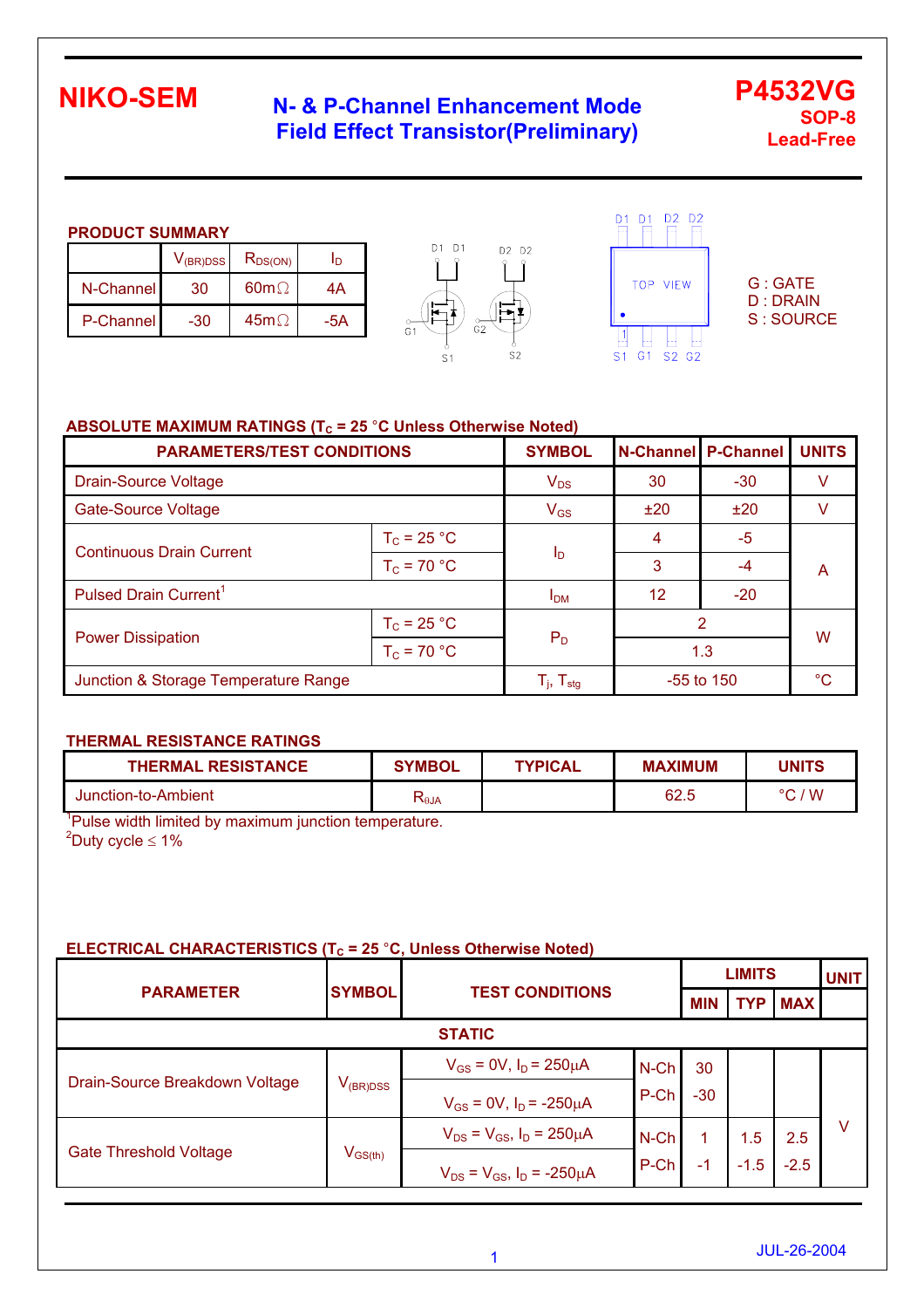## **N- & P-Channel Enhancement Mode Field Effect Transistor(Preliminary)**

#### **P4532VG SOP-8 Lead-Free**

| Gate-Body Leakage                     | $I_{GSS}$    | $V_{DS} = 0V$ , $V_{GS} = \pm 20V$<br>$V_{DS} = 0V$ , $V_{GS} = \pm 20V$                               | $N$ -Ch<br>P-Ch |             |          | ±100<br>±100 | nA        |
|---------------------------------------|--------------|--------------------------------------------------------------------------------------------------------|-----------------|-------------|----------|--------------|-----------|
|                                       |              | $V_{DS}$ = 24V, $V_{GS}$ = 0V<br>$V_{DS}$ = -24V, $V_{GS}$ = 0V                                        | $N$ -Ch<br>P-Ch |             |          | 1<br>$-1$    |           |
| Zero Gate Voltage Drain Current       | $I_{DSS}$    | $V_{DS}$ = 20V, $V_{GS}$ = 0V, T <sub>J</sub> = 55 °C<br>$V_{DS}$ = -20V, $V_{GS}$ = 0V, $T_A$ = 55 °C | $N$ -Ch<br>P-Ch |             |          | 10<br>$-10$  | $\mu$ A   |
| On-State Drain Current <sup>1</sup>   | $I_{D(ON)}$  | $V_{DS}$ = 5V, $V_{GS}$ = 10V<br>$V_{DS}$ =-5V, $V_{GS}$ = -10V                                        | N-Ch<br>P-Ch    | 12<br>$-20$ |          |              | A         |
| Drain-Source<br>On-State              |              | $V_{GS} = 4.5V$ , $I_D = 3A$<br>$V_{GS}$ = -4.5V, $I_D$ = -4A                                          | $N$ -Ch<br>P-Ch |             | 72<br>58 | 95<br>80     |           |
| Resistance <sup>1</sup>               | $R_{DS(ON)}$ | $V_{GS}$ = 10V, $I_D$ = 4A<br>$V_{GS}$ = -10V, $I_D$ = -5A                                             | $N$ -Ch<br>P-Ch |             | 48<br>34 | 60<br>45     | $m\Omega$ |
| Forward Transconductance <sup>1</sup> | $g_{fs}$     | $V_{DS}$ = 5V, $I_D$ = 3A<br>$V_{DS}$ = -5V, $I_D$ = -5A                                               | $N$ -Ch<br>P-Ch |             | 19<br>11 |              | S         |

| <b>DYNAMIC</b>                      |                  |                                                             |                 |            |  |    |  |  |  |
|-------------------------------------|------------------|-------------------------------------------------------------|-----------------|------------|--|----|--|--|--|
| <b>Input Capacitance</b>            | $C_{iss}$        | N-Channel                                                   | $N$ -Ch<br>P-Ch | 790<br>690 |  |    |  |  |  |
| <b>Output Capacitance</b>           | $C_{\rm oss}$    | $V_{GS}$ = 0V, $V_{DS}$ = 10V, f = 1MHz<br>P-Channel        | $N$ -Ch<br>P-Ch | 175<br>310 |  | pF |  |  |  |
| <b>Reverse Transfer Capacitance</b> | C <sub>rss</sub> | $V_{GS} = 0V$ , $V_{DS} = -10V$ , $f = 1MHz$ N-Ch           | P-Ch            | 65<br>75   |  |    |  |  |  |
| Total Gate Charge <sup>2</sup>      | $Q_{g}$          | N-Channel<br>$V_{DS} = 0.5V_{(BR)DSS}$ , $V_{GS} = 10V$ ,   | N-Ch<br>P-Ch    | 5<br>14    |  |    |  |  |  |
| Gate-Source Charge <sup>2</sup>     | $Q_{gs}$         | $I_D = 3A$<br>P-Channel                                     | $N$ -Ch<br>P-Ch | 0.8<br>2.2 |  | nC |  |  |  |
| Gate-Drain Charge <sup>2</sup>      | $Q_{gd}$         | $V_{DS} = 0.5V_{(BR)DSS}$ , $V_{GS} = -10V$ ,<br>$ID = -5A$ | $N$ -Ch<br>P-Ch | 1.0<br>1.9 |  |    |  |  |  |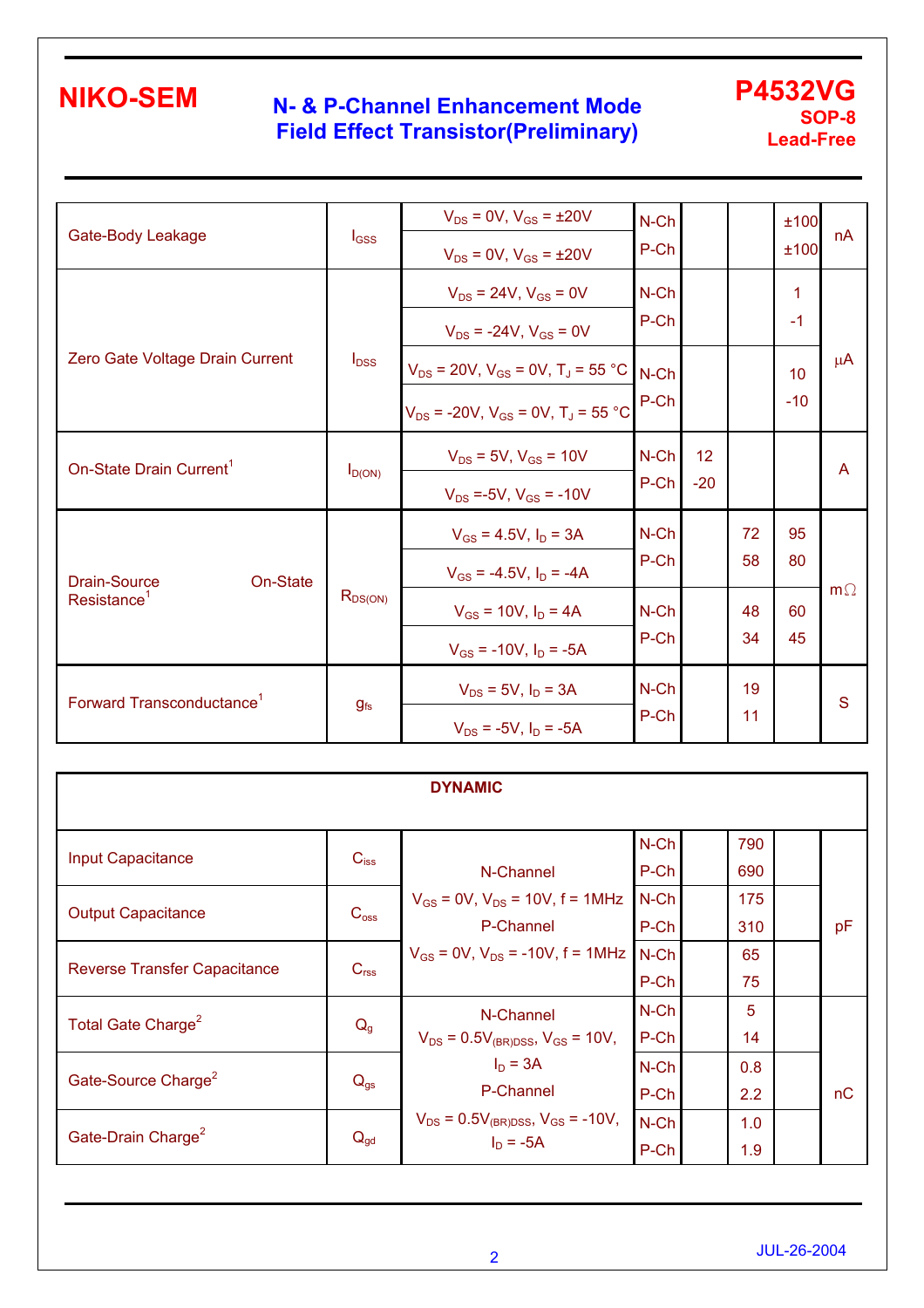## **N- & P-Channel Enhancement Mode Field Effect Transistor(Preliminary)**

#### **P4532VG SOP-8 Lead-Free**

| Turn-On Delay Time <sup>2</sup>                                         | $t_{d(on)}$             | N-Channel                                                  | $N$ -Ch<br>P-Ch |  | 7<br>6.7        | 11<br>13.4 |                |  |
|-------------------------------------------------------------------------|-------------------------|------------------------------------------------------------|-----------------|--|-----------------|------------|----------------|--|
|                                                                         |                         | $V_{DD}$ = 10V                                             | $N$ -Ch         |  | 12              | 18         |                |  |
| Rise Time <sup>2</sup>                                                  | $t_{r}$                 | $I_D \cong 1A$ , $V_{GS} = 10V$ , $R_{GEN} = 6 \Omega$     | P-Ch            |  | 9.7             | 19.4       |                |  |
| Turn-Off Delay Time <sup>2</sup>                                        | $t_{d(\text{off})}$     | P-Channel                                                  | $N$ -Ch         |  | 12 <sub>2</sub> | 18         | nS             |  |
|                                                                         |                         |                                                            | P-Ch            |  | 19.8            | 35.6       |                |  |
| Fall Time <sup>2</sup>                                                  | $t_{\rm f}$             | $V_{DD} = -10V$                                            | $N$ -Ch         |  | $\overline{7}$  | 11         |                |  |
|                                                                         |                         | $I_D \approx -1A$ , $V_{GS} = -10V$ , $R_{GEN} = 6 \Omega$ | P-Ch            |  | 12.3            | 22.2       |                |  |
| SOURCE-DRAIN DIODE RATINGS AND CHARACTERISTICS (T <sub>c</sub> = 25 °C) |                         |                                                            |                 |  |                 |            |                |  |
|                                                                         |                         |                                                            |                 |  |                 |            |                |  |
|                                                                         |                         |                                                            | $N$ -Ch         |  |                 | 1.2        |                |  |
| <b>Continuous Current</b>                                               | $\mathsf{I}_\mathsf{S}$ |                                                            | P-Ch            |  |                 | $-1.3$     |                |  |
|                                                                         |                         |                                                            | $N$ -Ch         |  |                 | 2.6        | $\overline{A}$ |  |
| Pulsed Current <sup>3</sup>                                             | $I_{\text{SM}}$         |                                                            | P-Ch            |  |                 | $-2.6$     |                |  |
| Forward Voltage <sup>1</sup>                                            | $V_{SD}$                | $I_F = 1A$ , $V_{GS} = 0V$                                 | $N$ -Ch         |  |                 | 1          | $\vee$         |  |

<sup>1</sup>Pulse test : Pulse Width ≤ 300 μsec, Duty Cycle ≤ 2%.<br><sup>2</sup>Independent of operating temperature.<br><sup>3</sup>Pulse width limited by maximum junction temperature.

#### **REMARK: THE PRODUCT MARKED WITH "P4532VG", DATE CODE or LOT #**

**Orders for parts with Lead-Free plating can be placed using the PXXXXXG parts name.**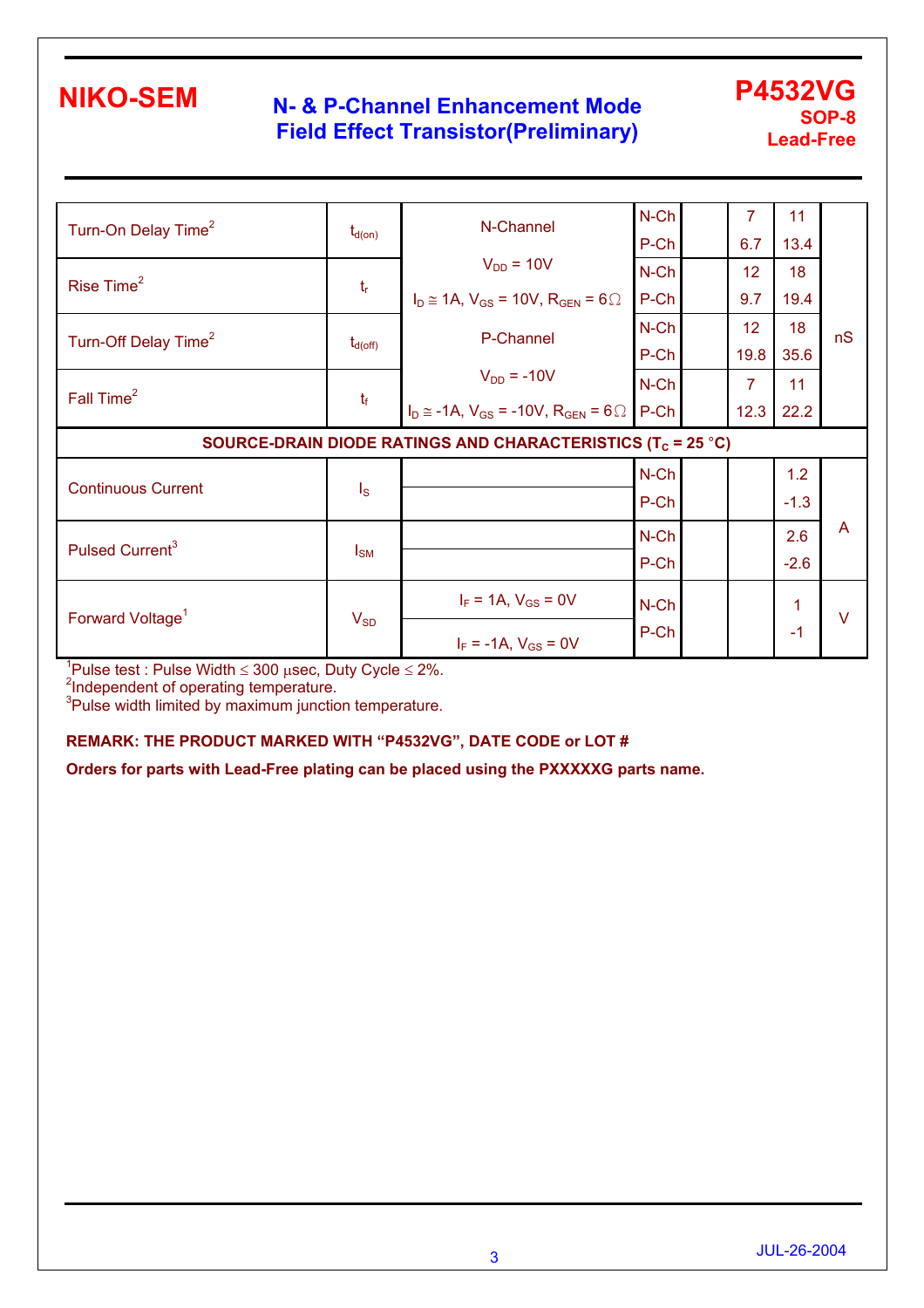## **N- & P-Channel Enhancement Mode Field Effect Transistor(Preliminary)**

#### **P4532VG SOP-8 Lead-Free**

## **N-CHANNEL**



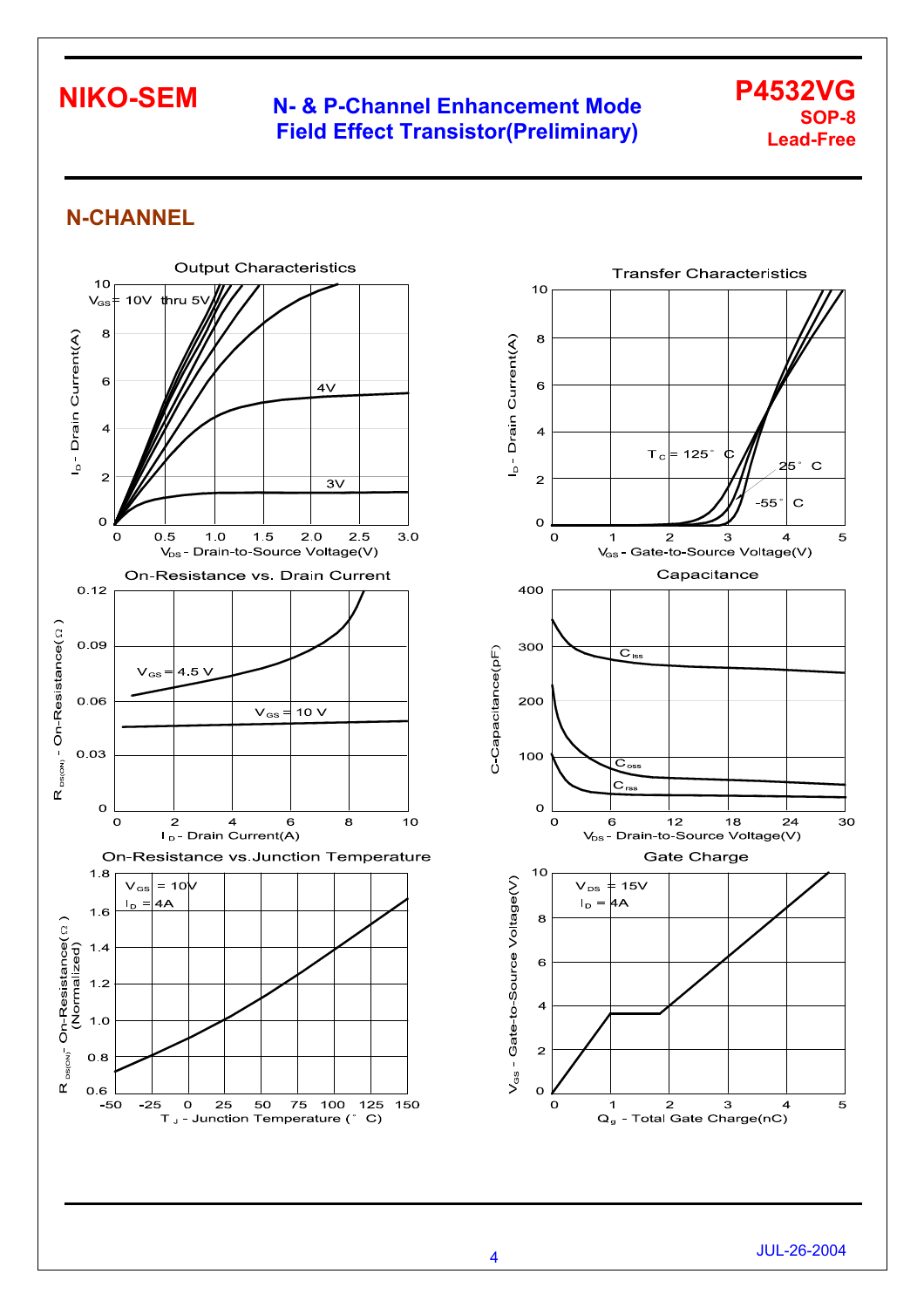#### **N- & P-Channel Enhancement Mode Field Effect Transistor(Preliminary)**



Normalized Thermal Transient Impedance, Junction-to-Ambient





**P4532VG** 

**Lead-Free** 

**SOP-8**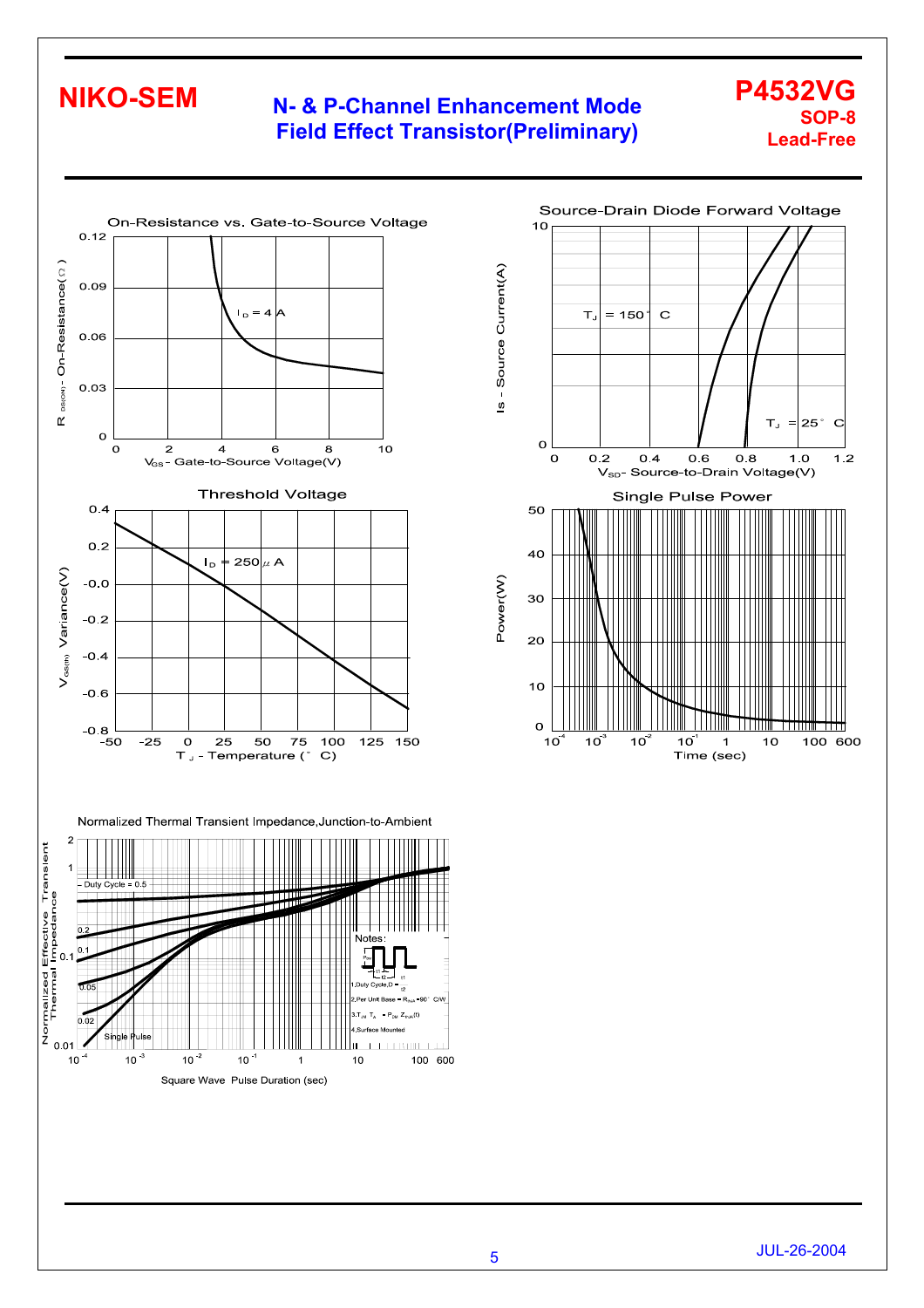### **N- & P-Channel Enhancement Mode Field Effect Transistor(Preliminary)**

#### **P4532VG SOP-8 Lead-Free**











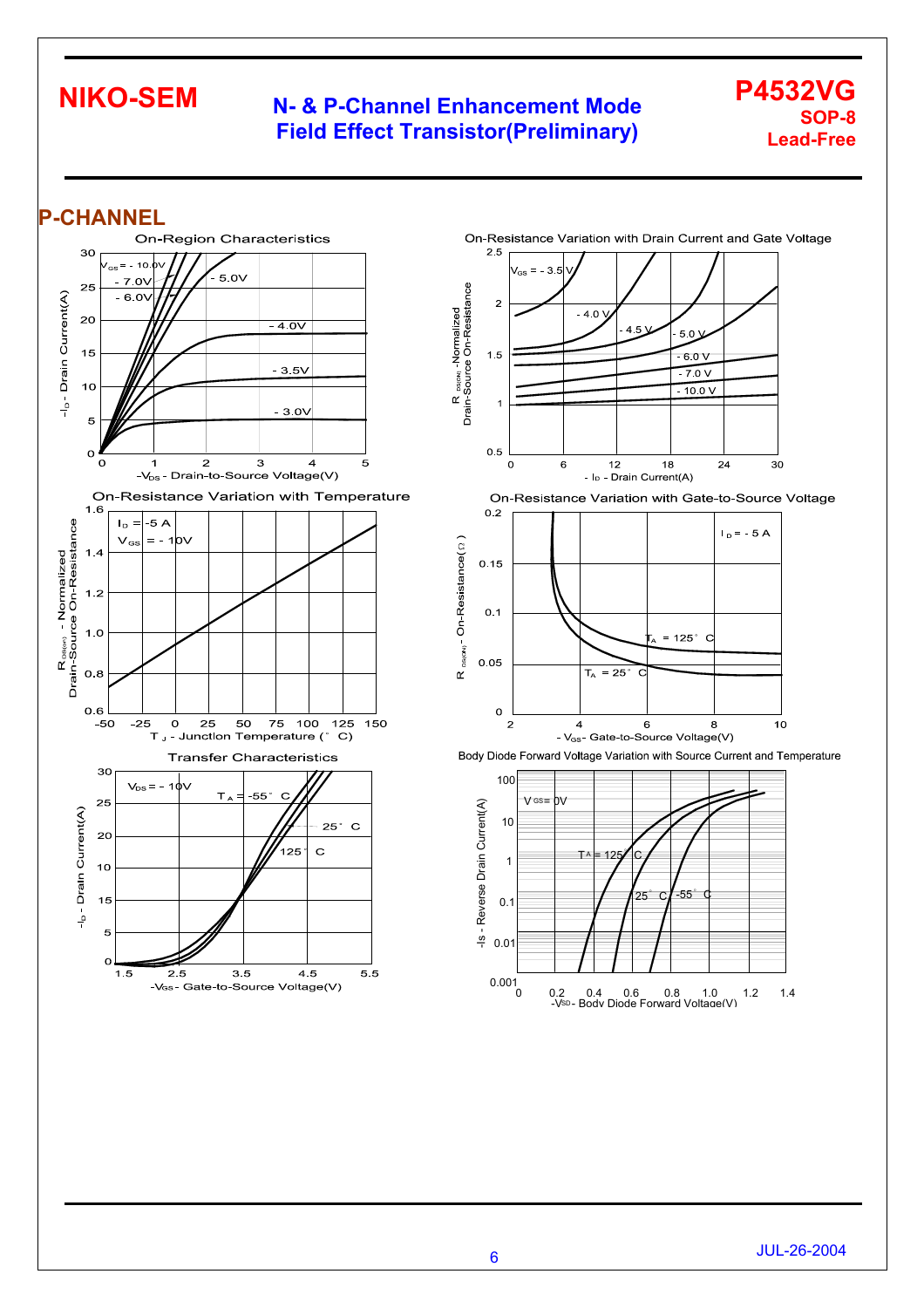### **N- & P-Channel Enhancement Mode Field Effect Transistor(Preliminary)**

#### **P4532VG SOP-8 Lead-Free**